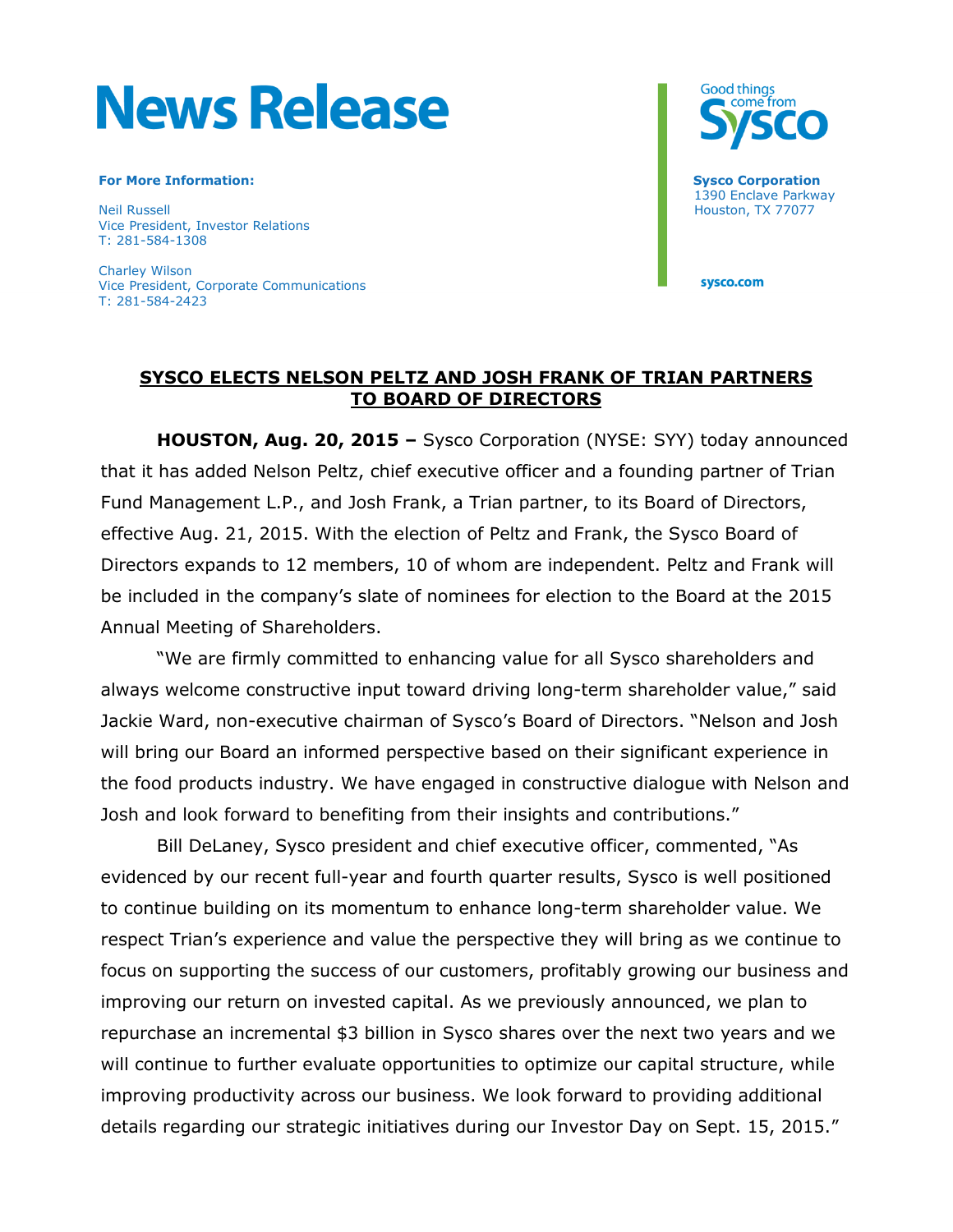Peltz said, "Sysco is a leader in its business, and we believe it is undervalued and has tremendous long-term potential. As Sysco's largest shareholder with an approximate 7.1 percent ownership position, we welcome the opportunity to work constructively with the Board and management."

Frank added, "We are excited to begin working with Sysco's leadership to design and execute initiatives to drive shareholder value creation over time."

Peltz will join the Corporate Governance and Nominating Committee and Frank will join the Compensation and Finance Committees of Sysco's Board.

### *Nelson Peltz*

Nelson Peltz, 73, is a Founding Partner and has served as Chief Executive Officer of Trian Fund Management, L.P. since its formation in 2005. Mr. Peltz has served as a director of The Wendy's Company, the second-largest quick-service hamburger company in North America, since 1993, and non-executive Chairman since 2007. Mr. Peltz has served as a director of Mondelēz International, Inc., a global snacking company, since January 2014, and as a director of The Madison Square Garden Company, a sports, entertainment and media company, since December 2014. He served on the board of directors of Ingersoll-Rand plc, a global diversified industrial company, from 2012 to June 2014. From 2006 until June 2013, Mr. Peltz served as a director of H.J. Heinz Company. From 2009 until December 2014, Mr. Peltz served as a director of Legg Mason, Inc. and served as Chair of its Nominating and Corporate Governance Committee from 2013 until December 2014.

Mr. Peltz began his business career in the 1960s when he joined A. Peltz and Sons (APS Food Systems, Inc.), a frozen food distributor servicing the New York metropolitan area with approximately \$2 million in revenue. In the 1970s, together with his Trian co-Founding Partner, Peter May, Mr. Peltz expanded APS both organically and through M&A. The company was merged with Flagstaff Corporation resulting in the formation of the largest foodservice distributor in the northeast United States with revenues of approximately \$140 million by 1978, when it was sold to a private investor group.

### *Josh Frank*

Josh Frank, 36, is a Partner and has been a member of the Trian investment team since Trian's formation in 2005. Mr. Frank has played a leading role in many of Trian's investments in the consumer sector, as well as numerous investments across other industries. Mr. Frank was previously an Associate, Corporate Development, of Triarc Companies, Inc. Prior to joining Triarc in 2003, Mr. Frank worked at Credit Suisse First Boston from 2001 to 2003, where he spent time in both the mergers & acquisitions and healthcare investment banking groups. Mr. Frank graduated cum laude from Yale University with a B.A. in Economics.

### **About Sysco**

Sysco is the global leader in selling, marketing and distributing food products to restaurants, healthcare and educational facilities, lodging establishments and other customers who prepare meals away from home. Its family of products also includes equipment and supplies for the foodservice and hospitality industries. The company operates 196 distribution facilities serving approximately 425,000 customers. For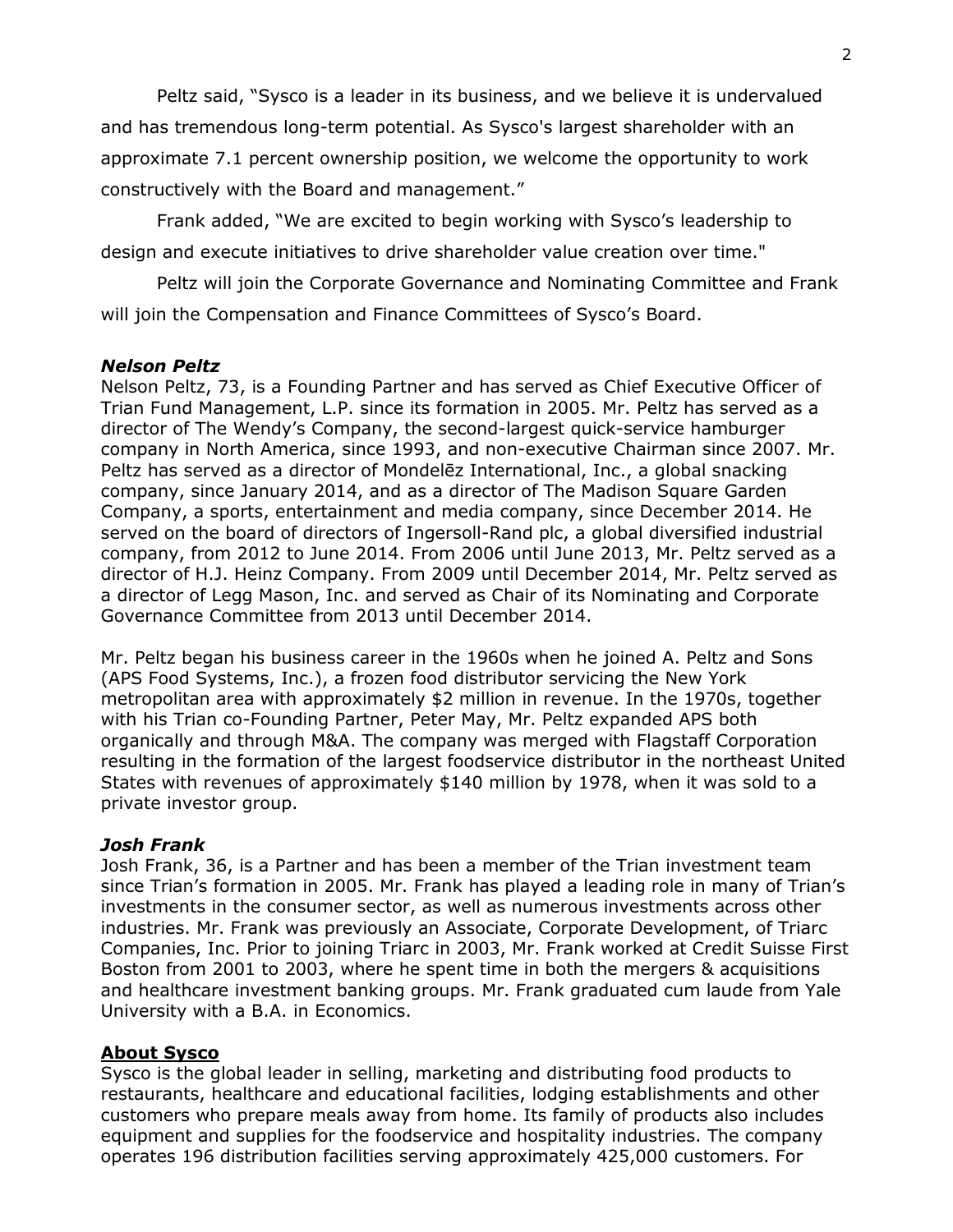Fiscal Year 2015 that ended June 27, 2015, the company generated sales of more than \$48 billion. For more information, visit [www.sysco.com](http://www.sysco.com/) or connect with Sysco on Facebook at [www.facebook.com/SyscoCorporation](http://www.facebook.com/SyscoCorporation) or Twitter at [https://twitter.com/Sysco.](https://twitter.com/Sysco) Important news regarding Sysco is available at [www.sysco.com/investors.](http://www.sysco.com/investors) You can follow us at [www.twitter.com/SyscoStock](http://www.twitter.com/SyscoStock) and download the Sysco IR App, available on the [iTunes App Store](https://itunes.apple.com/app/sysco-ir/id547105089?mt=8) and the [Google Play](https://play.google.com/store/apps/details?id=com.theirapp.sysco&feature=search_result#?t=W10)  [Market.](https://play.google.com/store/apps/details?id=com.theirapp.sysco&feature=search_result#?t=W10) Investors are encouraged to read our news releases and filings with the Securities and Exchange Commission. It is possible that the information we disclose through any of these channels of distribution could be deemed to be material information.

#### **About Trian Fund Management, L.P.**

Founded in 2005 by Nelson Peltz, Peter May and Ed Garden, Trian seeks to invest in high quality but undervalued and under-performing public companies and to work constructively with the management and boards of those companies to significantly enhance shareholder value for all shareholders through a combination of improved operational execution, strategic redirection, more efficient capital allocation and increased focus.

#### **Trian Media and Investor Relations Contact**

Anne Tarbell Head of Communications T: (212) 451-3030

###

#### *Forward-Looking Statements*

*Statements made in this press release that look forward in time or that express beliefs, expectations or hopes are forward-looking statements within the meaning of the Private Securities Litigation Reform Act of 1995. Such forward-looking statements reflect the current views at the time such statements are made and are subject to a number of risks, uncertainties, estimates, and assumptions that may cause actual results to differ materially from current expectations. These statements include our plans and expectations related to and the benefits and expected timing of our goals and initiatives to increase profitability, manage expenses and grow our business, and our outlook and expectations for fiscal 2016. The success of our initiatives and expectations regarding our operating performance are subject to the general risks associated with our business, including the risks of interruption of supplies due to lack of long-term contracts, severe weather, crop conditions, work stoppages, intense competition, technology disruptions, dependence on large regional and national customers, inflation risks, the impact of fuel prices, adverse publicity, and labor issues. Risks and uncertainties also include risks impacting the economy generally, including the risks that the current general economic conditions will deteriorate, or consumer confidence in the economy may not improve and decreases in consumer spending, particularly on food-awayfrom-home, may not reverse. Market conditions may not improve. If sales from our locally managed customers do not grow at the same rate as sales from regional and national customers, our gross margins may decline. Our ability to meet our long-term strategic objectives to grow the profitability of our business depends largely on the success of our various business initiatives. There are various risks related to these efforts, including the risk that these efforts may not provide the expected benefits in our anticipated time frame, if at all, and may prove costlier than expected; the risk that the actual costs of any initiatives may be greater or less than currently expected; and the risk of adverse effects to our business, results of operations and liquidity if past and future undertakings, and the associated changes to our business, do not prove to be cost effective or do not result in the cost savings and other benefits at the levels that we anticipate. Our plans related*